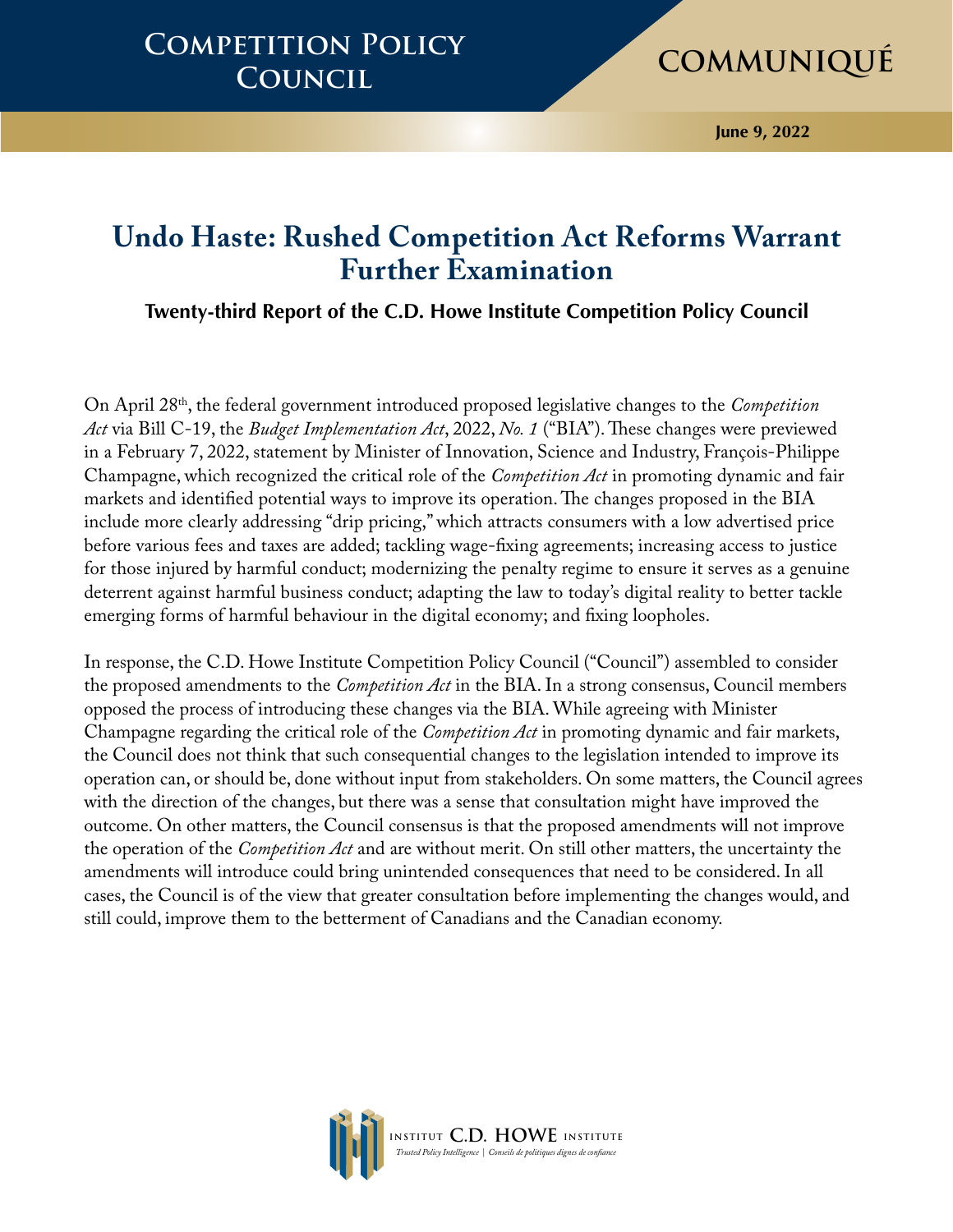**June 9, 2022**

**The Verdict:** The government missed key opportunities to consult with the various constituencies affected by the legislation. The government should reconsider its approach on the *Competition Act*  amendments through the BIA. This is the consensus of the C.D. Howe Institute Competition Policy Council at its meeting on May 16, 2022.**<sup>1</sup>**

The Competition Policy Council comprises top-ranked academics and practitioners active in the field of competition law and policy. The Council provides analysis of emerging competition policy issues. Elisa Kearney, Partner, Competition and Foreign Investment Review and Litigation at Davies Ward Phillips & Vineberg LLP, acts as chair. Benjamin Dachis, Associate Vice President of Public Affairs at the C.D. Howe Institute and Professor Edward Iacobucci, Competition Policy Scholar at the Institute, advise the program. The Council, whose members participate in their personal capacities, convenes a neutral forum to test competing visions and to share views on competition policy with practitioners, policymakers, and the public.

### **Adapting the Law to Today's Digital Reality: Redefining "Anti-Competitive Act"**

A major change to the *Competition Act* in the BIA is altering s.78(1) to define an anti-competitive act as meaning"...any act intended to have a predatory, exclusionary or disciplinary negative effect on a competitor, or to have an adverse effect on competition." Some Council members are of the view that previous interpretations of s.78 had led to an under-inclusive definition of "anti-competitive act" by specifying that such an act must have a harmful, predatory, exclusionary, or disciplinary impact on a competitor. The case law had excluded consideration of acts by a dominant firm that hurt competition, but did not hurt competitors. This differs from the *Competition Act*'s general focus on protecting the competitive environment, not competitors. It follows from such views that harm to a specific competitor is not a necessary condition for an action to have an anti-competitive effect and that the broadening of the provision with the proposed amendments is welcome.

However, some Council members believe that the proposed amendments will result in an overinclusive definition of "anti-competitive act" by including any act intended to have an adverse effect on competition, capturing competition on the merits and resulting in unintended consequences for competition, innovation, and dynamism in the Canadian economy. Defining an anti-competitive act

<sup>1</sup> The changes to the *Competition Act* in Bill C-19 are denoted using underlined text in this Communiqué.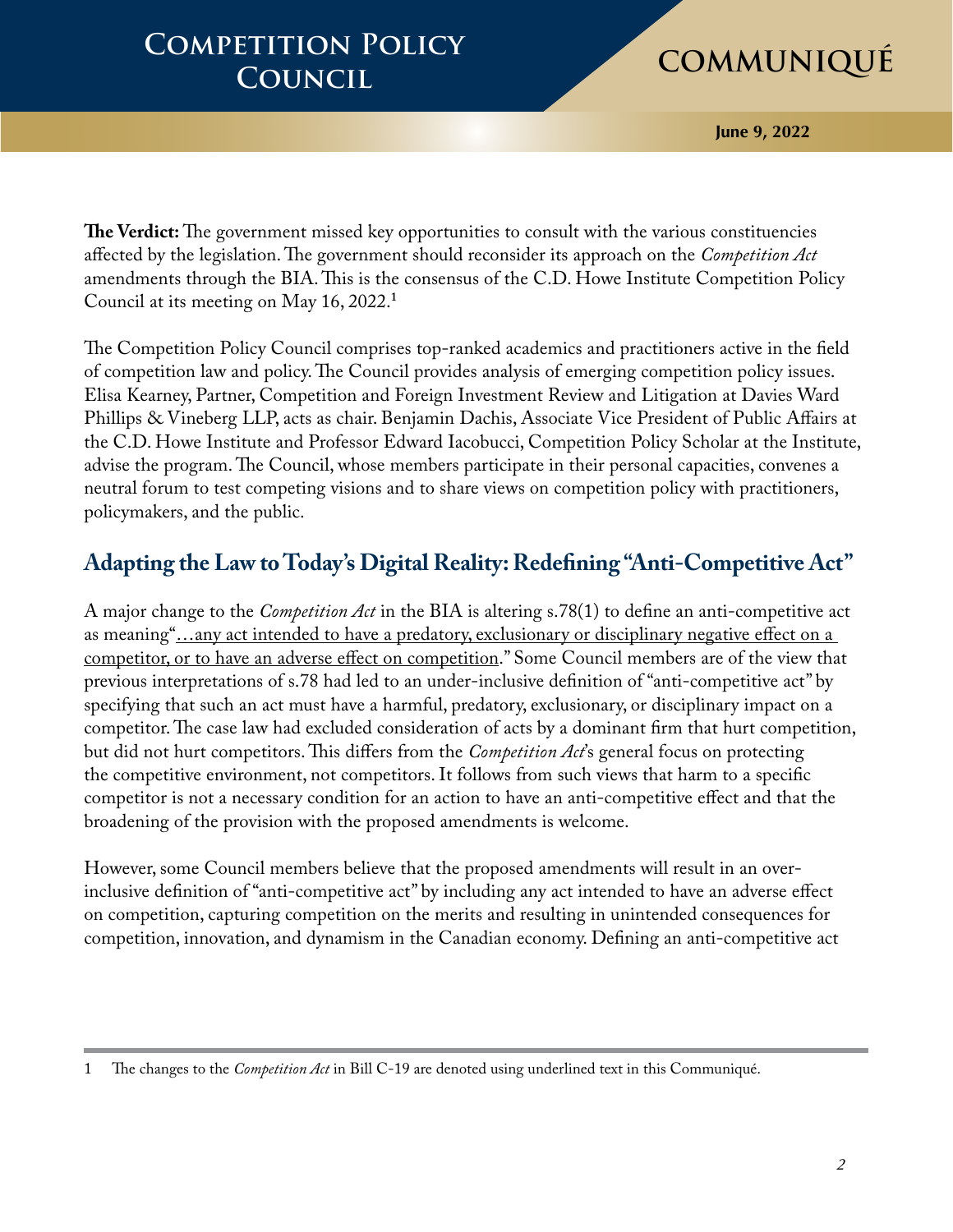**June 9, 2022**

as one that is intended to have an adverse effect on competition, including acts that are a selective response to an actual or potential competitor for the purpose of preventing the competitor's expansion in a market, is anticipated to create market uncertainty and chill competition. This risk is particularly magnified given the concurrent change to the legislation to allow private parties access to the Competition Tribunal ("Tribunal") for abuse of dominance claims. Some on the Council felt the amendment could have been better drafted to specify that an anti-competitive act must simply have the effect of preventing or lessening competition substantially in a market.

The Competition Bureau itself recognizes in its Abuse of Dominance Enforcement Guidelines that "it is often challenging to distinguish anti-competitive conduct from aggressive competition on the merits, as in many cases the goal of aggressive competition is to marginalize rivals or eliminate them from a market. The Competition Bureau recognizes that firms may acquire a dominant position by simply out-competing their rivals; for example, by offering higher quality products to consumers at a lower price. In these cases, sanctioning firms for simply being dominant would undermine incentives to innovate, outperform rivals and engage in vigorous competition. Such vigorous competition is the sort of competitive dynamic that the *Competition Act* is designed to preserve and, where possible, enhance, as it ultimately leads to a more efficient allocation of resources."**<sup>2</sup>** Council members agree that any change to the abuse of dominance provisions deserves consideration and debate during consultations on the review of the *Competition Act* that is underway.**<sup>3</sup>**

### **Modernizing the Penalty Regime: AMPs**

There was a consensus among the Council that the provisions intended to modernize the penalty regime by expanding administrative monetary penalties ("AMPs") are particularly problematic.

The changes proposed in the BIA result in corporations now facing AMPs in both misleading advertising and abuse of dominance cases of three times the value of the benefit derived ... or, if that amount cannot be reasonably determined, 3% of … annual worldwide gross revenues.

<sup>2</sup> <https://www.competitionbureau.gc.ca/eic/site/cb-bc.nsf/eng/04420.html>

<sup>3</sup> [https://www.canada.ca/en/innovation-science-economic-development/news/2022/03/minister-of-innovation-science](https://www.canada.ca/en/innovation-science-economic-development/news/2022/03/minister-of-innovation-science-and-industry-reaffirms-that-competitiveness-is-central-to-a-vibrant-telecommunications-sector.html)[and-industry-reaffirms-that-competitiveness-is-central-to-a-vibrant-telecommunications-sector.html](https://www.canada.ca/en/innovation-science-economic-development/news/2022/03/minister-of-innovation-science-and-industry-reaffirms-that-competitiveness-is-central-to-a-vibrant-telecommunications-sector.html)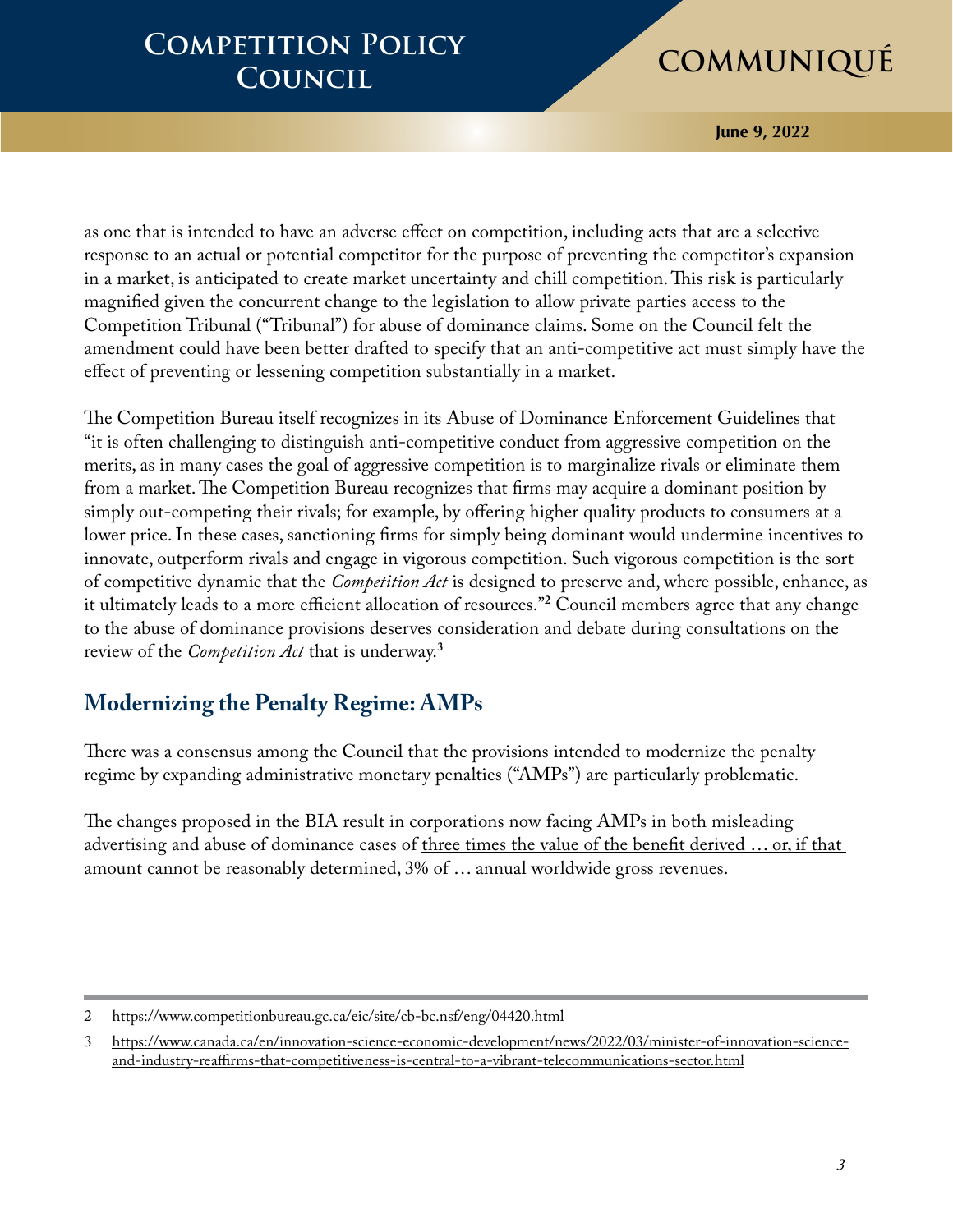**June 9, 2022**

The Council has [previously pointed](https://www.cdhowe.org/sites/default/files/attachments/other-research/pdf/The%20Distortive%20Power%20of%20AMPs%20Why%20the%20Competition%20Bureau%20Must.pdf) to the constitutional issue that arises if AMPs are penal in nature or consequence. Canadian case law indicates that if an AMP is penal rather than a deterrent, then it is effectively a criminal penalty, and the alleged offender must be tried in accordance with the due process requirements of section 11 of the *Canadian Charter of Rights and Freedoms*. Neither the misleading advertising nor the abuse of dominance provisions that attract these significant penalties are criminal offences, such that the impugned conduct need only be demonstrated to a "balance of probabilities" standard of proof. On this understanding of the case law, if the AMP is effectively criminal given its punitive character, then the various constitutional protections available to the defendant include a higher, "beyond a reasonable doubt," standard of proof. The increased fines to be set on global revenues of a firm that are not directly related to the harms of the practice greatly raises the likelihood that the fines could be found unconstitutional – the penalties could easily be in the billions of dollars for large corporations. Council members also noted this provision may also not be compliant with Canada's trade agreements.

Independent of the constitutional and legal questions, the Council raised concerns that the scale of these potential fines risks deterring companies from adopting practices that may be beneficial to the Canadian economy. Companies with innovative products and new pricing models may not be able to anticipate, at the outset of their activities, whether their conduct would be considered an abuse. With such large potential penalties that are not based on the harm of the practice, there is a risk of overdeterrence and firms may shy away from practices that may be beneficial for Canadians. In addition, some Council members felt these potential fines raise reputational risks for Canada as not being supportive of foreign direct investment, given that fines will be disproportionately large for foreign multinationals.

Some on the Council also expressed concern that the risks of over-deterrence are magnified by the changes in the BIA to allow private parties access to the Tribunal to make a complaint about abuse of dominance. Although private litigants do not have the ability to receive damages, defendants in a privately brought abuse of dominance case will face a potential large fine that will be paid to the government. Some on the Council believe that this goes well beyond the appropriate role for private litigation, and risks creating 'private sheriffs' where competitor-driven complaints before the Tribunal may result in government levying disproportionate fines against parties.

### **Tackling Wage-Fixing Agreements**

Another category of amendments in the BIA are ones that Council members believe are directionally appropriate but, as drafted, create enormous uncertainty for business and risk creating years of costly litigation.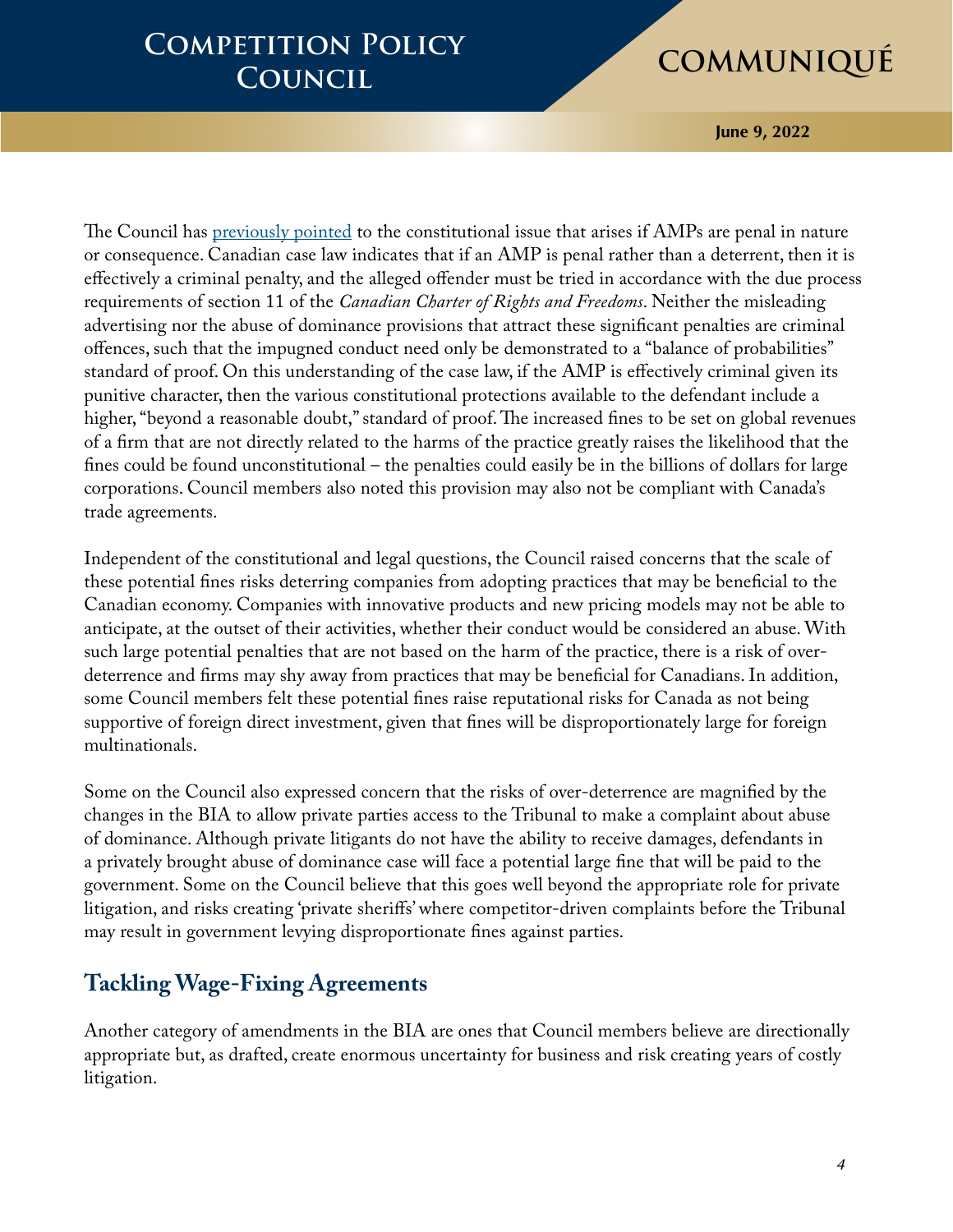**June 9, 2022**

Foremost among these changes are those on wage fixing. The BIA expands the criminal conspiracy offence under s.45 of the *Competition Act*, which makes certain conduct *per se***<sup>4</sup>** illegal and comes with up to 14 years in jail and a fine with no set limit. The new provision states: "Every person who is an employer commits an offence who, with another employer who is not affiliated with that person, conspires, agrees or arranges

(a) to fix, maintain, decrease or control salaries, wages or terms and conditions of employment; or (b) to not solicit or hire each other's employees."

There are sound legal and economic reasons to forbid wage fixing and no-poach agreements.**<sup>5</sup>** Pricefixing and wage fixing are economically similar. However, some Council members are concerned that the language of the new amendment is overly broad and creates great uncertainty. For example, terms and conditions of employment are often governed by agreed-upon industry standards, which is in the interest of the labour force. The amendments create uncertainty for labour standards. There is uncertainty about whether the term "employee" captures all categories of workers. There is no definition of employer and employee in the *Competition Act*. Given the changing nature of employment as well as the varying provincial definitions of employee-employer relationships, the proposed amendments would benefit from proper consultation with employment law experts.

Importantly, there are questions of whether the government made the right choice in relying on criminal enforcement as the instrument to address wage-fixing and no-poaching agreements. Criminal cases will have a heavy burden of proof. An alternative approach the government could have considered was to amend s.90.1 to expand its application and force against wage-fixing conduct. Indeed, "buy side agreements" that substantially lessen or prevent competition are already covered by s.90.1. Whether or not criminal law is the right instrument for wage-fixing as it is for price-fixing could have been more thoroughly considered in a more open and extended legislative process.

<sup>4</sup> This legal definition means that the action need not be shown to have harmed competition, the mere proving of such an agreement is sufficient grounds for enforcement.

<sup>5</sup> See [https://www.cdhowe.org/intelligence-memos/peter-glossop-%E2%80%93-new-approach-wage-fixing-and-anti](https://www.cdhowe.org/intelligence-memos/peter-glossop-%E2%80%93-new-approach-wage-fixing-and-anti-poaching-employer-deals)[poaching-employer-deals](https://www.cdhowe.org/intelligence-memos/peter-glossop-%E2%80%93-new-approach-wage-fixing-and-anti-poaching-employer-deals)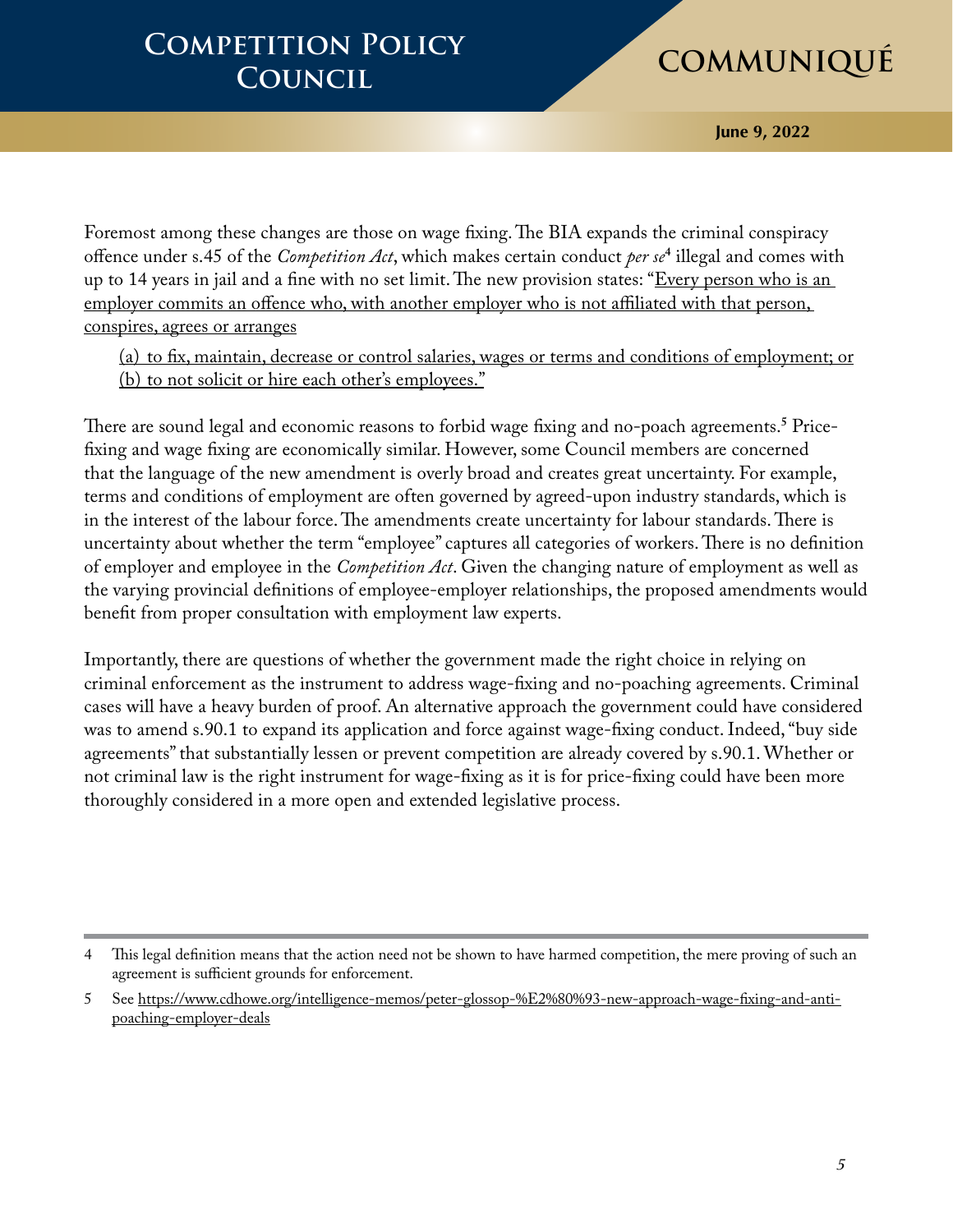**June 9, 2022**

Because the government itself chose not to consult widely, or explain its intention with this legislation through parliamentary debate, legal practitioners have little guidance on the application of this law. The Council was disappointed that the government did not make specific amendments, and other matters, the subject of more extensive consultation beyond what a single parliamentary committee or a single Senator like Senator Howard Wetston could manage on general topics. There is upside in improving and clarifying the law, and no significant downside in waiting to further consult with potentially affected businesses, employees, and consumers. Indeed, the limited downside to waiting is particularly true on the wage-fixing proposals because the amendments as proposed only take effect one year from passage.

### **Uncertainty and Privacy**

While the amendments introduce uncertainty on several dimensions, Council members expressed particular concern about the factors that the Tribunal will be asked to expressly consider as preventing or lessening competition when weighing the effect of a merger, agreement, or market conduct. One such factor that the amendments identify is the effect on price or non-price competition, including quality, choice or consumer privacy. The identification of privacy as a specific characteristic of non-price competition, separate from product quality, raised particular questions from some Council members. If privacy is distinct from product quality, what does this mean about the objectives of competition law? Will competition law cases – mergers, for example – turn on a privacy issue even if competition issues are otherwise unproblematic? Once again, the amendment would have benefited from consultation.

### **Conclusion: The Need to Rethink Amendments in the BIA**

Council members raised other issues as well. For example, a proposed amendment to give the courts extra-territorial jurisdiction to order the production of records of a person outside Canada raises significant questions about enforceability. This Communiqué, in other words, is incomplete in canvassing all the potential objections to all the provisions that would have benefitted from stakeholder input. Again, the issue underlying all the substantive problems the Council has identified is the process the government has pursued; that is, pushing these consequential amendments through a budget bill. The changes raise many questions.

The problems of the BIA are reminiscent of similar process concerns that accompanied the legislative changes to the *Competition Act* in 2009 via the budget process. The removal of buy-side agreements from criminal scrutiny was perhaps an unintended consequence of the rushed 2009 amendments. Some of the proposed amendments in the BIA reflect legislative fixes to that flawed process. Yet, the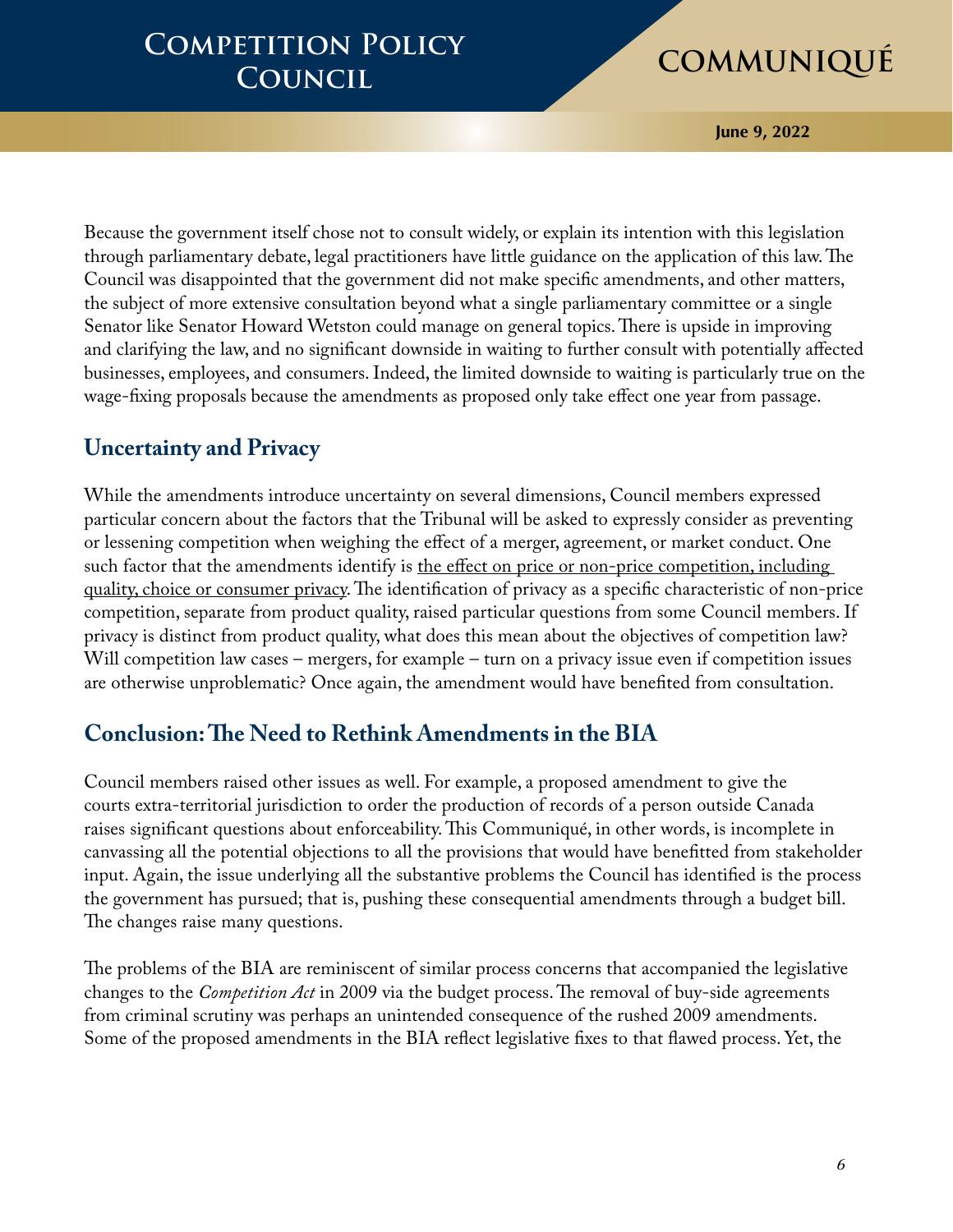**June 9, 2022**

government is once again following the same flawed process. Many Council members argue that the inevitable result is an over-correction, the need for legislative amendments again in the future and, more importantly, failure to achieve the government's objective of improving the operation of the *Competition Act*.

The Council could not reach consensus on how the government could respond to these concerns. Some Council members recommend that the government amend the BIA at Parliamentary Committee, remove the changes to the *Competition Act* from the bill, and instead propose these changes as part of separate legislation that can be properly studied and debated and appropriately amended. These proposed changes can then be seen in concert with other proposed changes that would come as part of a prompt second stage of *Competition Act* reviews.

Recognizing that budget bills are difficult to stop midstream, others on the Council suggested that, as part of the promised review of the *Competition Act*, the government should appoint a panel of experts to examine the proposed changes, as well as other possible amendments. Such a panel should have terms of reference with a prompt timeline for review of less than a year and clear guidance to examine whether the already proposed changes, and other possible changes, are in the best interest of Canadians and the Canadian economy. Such a panel should also address other critical issues in competition, such as the treatment of efficiencies in merger reviews, and confer extensively with stakeholders. Other proposals for seeking out further consultation include waiting to proclaim into force all relevant amendments until consultations have concluded.

Regardless of exactly how the government elects to proceed, there was a strong consensus at the Council that the process thus far has been inappropriate and that any of the alternate approaches would result in a better outcome for Canadians.

### **Members of the C.D. Howe Institute Competition Policy Council**

Members of the Council participate in their personal capacities, and the views collectively expressed do not represent those of any individual, institution or client.

- **George N. Addy**, Senior Counsel, Davies Ward Phillips & Vineberg LLP. Director of Investigation and Research, Competition Bureau, 1993-1996.
- **Melanie Aitken**, Managing Principal, Washington, Bennett Jones LLP. Commissioner of Competition, Competition Bureau, 2009-2012.
- **Marcel Boyer**, Research Fellow, C.D. Howe Institute. Professor Emeritus of Industrial Economics, Université de Montréal, and Fellow of CIRANO.